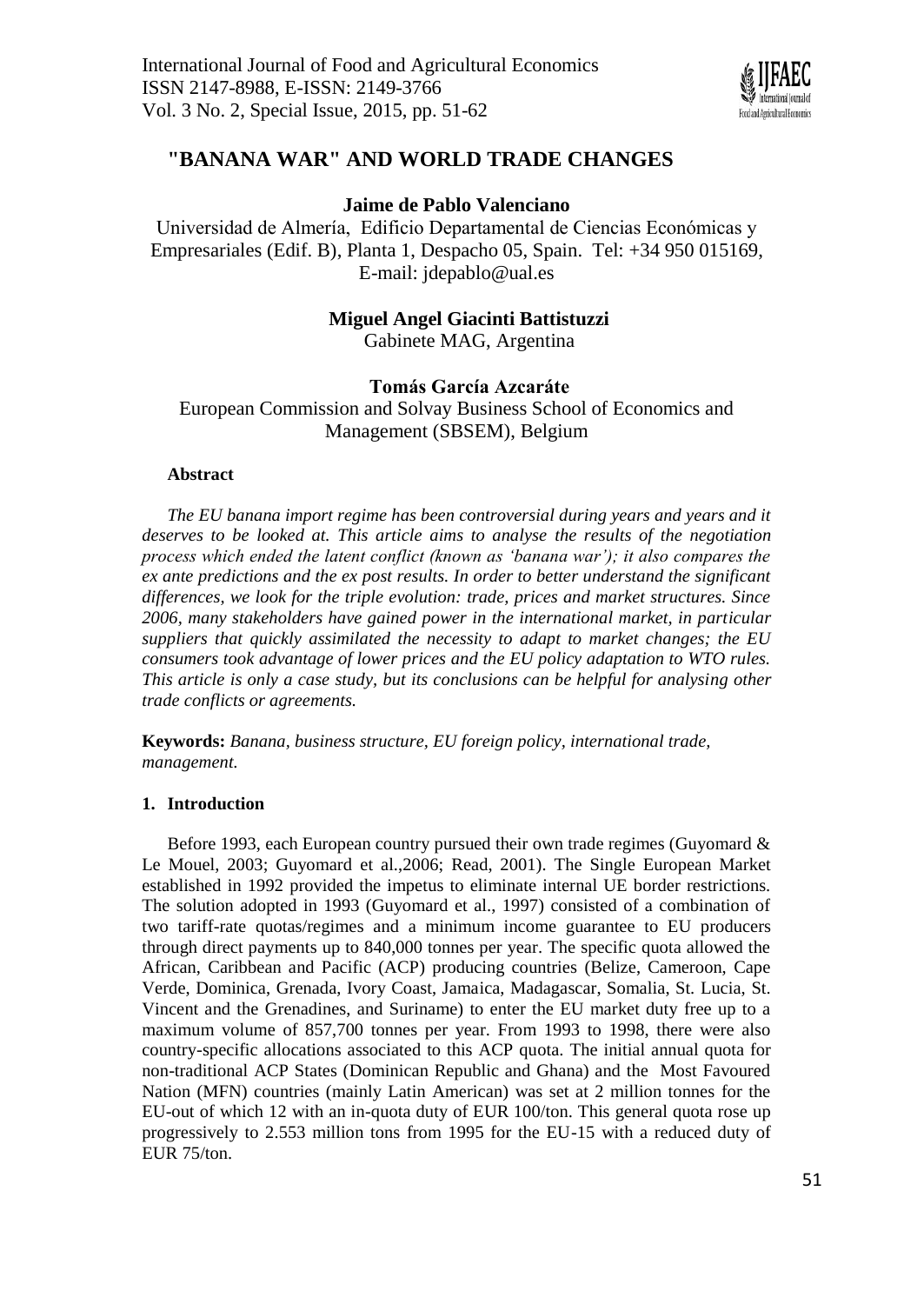As underlined by Spriegel (2000), "immediately after the EU (established) its new banana regime, many Latin America banana producing countries claimed that the EU's trade preferences to ACP countries violated GATT "free trade agreement principles". The US became involved in the dispute after being pushed by Chiquita (Kasteele, 1998; Spriegel, 2000; Read, 2001; Gassama, 2002; Myers, 2004; Bucheli, 2005).

This article aims to explain the changes in the banana international trade market following the final agreement reached in Geneva that ended the 'banana war' between Europe and America (the US and the "Dollar Banana" producing countries). We aim to understand and explain first, the gap between theoretical "ex-ante" analysis and "expost" facts and second, the complexities and adjustments that happened in the banana international trade.

#### **2. The Final Agreement and The Present EU Regime**

The European management of the import regimes has always been in the case of fruit and vegetables, a balance between two conflicting objectives: to support internal producers and to preserve trade flows from preferred countries (Cioffi & dell'Aquila, 2004). For the main fruit and vegetables, the system used to be, and still is, the entry price (EU, 2008; Goetz & Grethe, 2009; Cardamone, 2011; Cioffi et al, 2011; Santeramo & Cioffi, 2012). As we have already explained in the introduction, since the beginning in 1992 of the European Common Market Organisation for bananas (ECMO), border protection was already organised in a complete different way and the difference increases even more from 2006.

Since 1 January 2006 the European Union applies a "Tariff-Only" import regime, with a tariff of 176 Euros per ton of bananas imported from third countries enjoying Most Favored Nation (MFN) status - mainly in Latin. On 15 December 2009, the European Commission signed a banana's agreement with Latin American Most Favoured Nations (MFN) and the United States. According to it, the EU was committed to cut the MFN banana import tariff in eight steps, from the initial  $\epsilon$ 176/ton rate to  $\epsilon$ 114/ton in 2017 (the earliest) or 2019 (the latest), being the biggest cut firstly, by 28 EUR/ton to EUR 148/ton, once all parties signed the deal .Since 1 January 2008, ACP banana suppliers, that began to negotiate an Economic Partnership Agreement (EPA), were benefited from duty and quota free access to the EU market (EU, 2014).

There have been large consensuses in the ex-ante analysis of the consequences of the previous EU import regime and, therefore, the consequences of its removal were more opportunities for the Latin American countries exporting "dollar bananas" (Guyomard et al., 2003; Anania, 2009), a decreased competitiveness of ACP countries, and in particular the Caribbean States (Guyomard & Le Mouel, 2003; Myers 2004; Anania, 2010, 2011). As said by Agritrade (2010), it would be practically sounding the curfew for ACP banana exports, and higher volumes and lower prices for the EU consumers (Borrell, 1997; Read, 2001).

Only Read (2001) predicted a long-term profitability decrease for Chiquita and Dole in the EU marketplace, as the main victims of the quota rents' elimination.

### **3. Material and Methods**

In our research, we used of a large number of databases: Comext and FAOSTAT (trade data); Eurostat and the Economic Research Service (ERS) of USDA (prices); ERS-USDA (currencies), in addition to several other sources such as customs data from Columbia and Ecuador; CSO/GFK (Italy); Fyffes/Trimetric (United kingdom); INSEE (France); Berichte. bmelv-Statistik (Germany) and MAMM (Spain).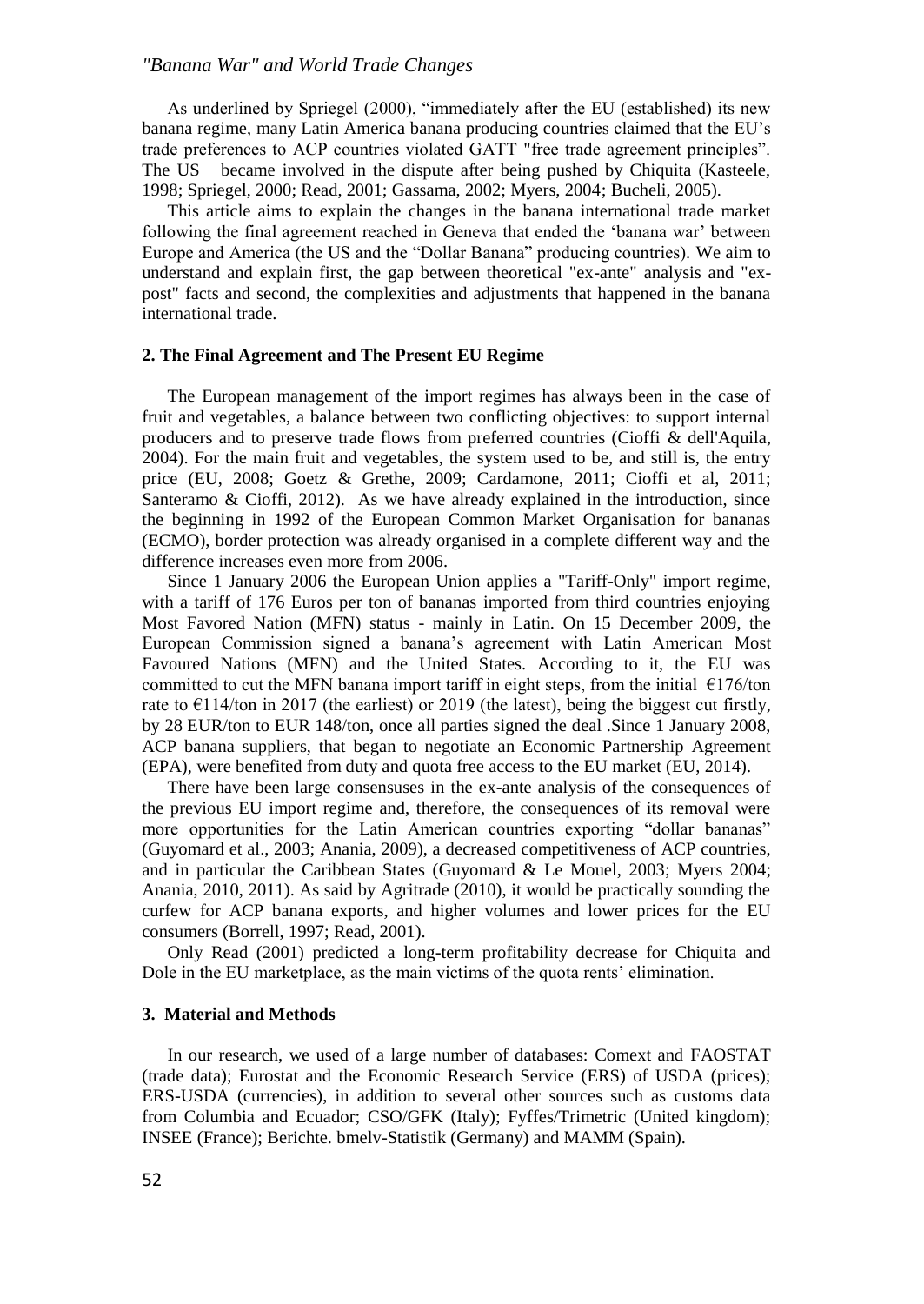The Herfindahl–Hirschman Index (HHI) that measures the level of concentration in a given industry is a well-known and commonly accepted one indicator of market competition. On the basis of European Union Commission guidelines and HHI values, the given industry can be characterized as unconcentrated, moderately concentrated or concentrated (Brezina et al, 2014).

$$
HHI = \sum_{i=1}^{n} \left(\frac{X_i}{X} 100\right)^2
$$

Where: Herfindahl-Hirschman Index; *HHI,* Participation of the i-th company

in the market; n number of firms in the industry or cluster. Possible outcomes go from 0 to 10.000, this index reading based on United States regulations is performed according to the following table:

> $HHI < 1000 =$  low concentration level.  $1000 < HHI < 2000 < \pm$  moderate concentration level *HHI* > 2000 = high concentration level

The objective of this methodology is to determine the degree of concentration of the banana sector by country, and it is effective methodology when disaggregated data on foreign trade is available, as is the case here. The Theory has established that this index is appropriate in cases of firms of similar sizes, However, in the other circumstances, such index gives results opposite to those suggested by industrial organization theory (García Alba, 1994).

The significance of the HHI approach can be appreciated by the number of articles that use it in so different areas such as agribusiness export (Sawaya Jank et al., 2001; Khaksar et al., 2014), retail sales (Hernant et al., 2007), banking (Al- Muharrami, 2009), e-commerce (Porterfield et al., 2010), consumer demand (Stablein et al., 2011), internationalisation (Elango, 2011), performance after privatisation (Wu, 2007), logistics (Maloni et al., 2009), new product development (Veflen Olsen, 2010), location decisions (Zelbst et al., 2010), and branding (Damoiseau et al., 2011), among others.

### **4. Results**

#### **4.1. Imports and EU production**

Figure 1 below details the evolution of total EU banana imports from ACP and Latin America countries and of EU production. From it, we can draw some important conclusions.

The first one is that the progressive reduction in MFN import tariffs has not been followed by a progressive imports' growth. Total EU imports have increased from 3.9 M tonnes in 2000 to a range between 4.5 and 4.8 M tonnes depending on the year.

Until 2008, both ACP and MFN banana imports have increased: From 730.000 to 918.000 tons (+26%) the first one, and from 3.15 M to 4.0 M tonnes (also 26%) the second. Since then, ACP bananas have continued to increase to 1.1 M tonnes in 2013 (+15%), and Sun bananas have decreased to 3.8 M tonnes (-6%). The progressive reduction in MFN import duties has not been followed by an increase in the market share of MFN bananas in the expenses of ACP exporters.

EU banana production has decreased in 2000 from 782.000 tonnes to 555.000 tonnes in 2007 (-30%) but has been recovering from then to 614.000 tonnes in 2013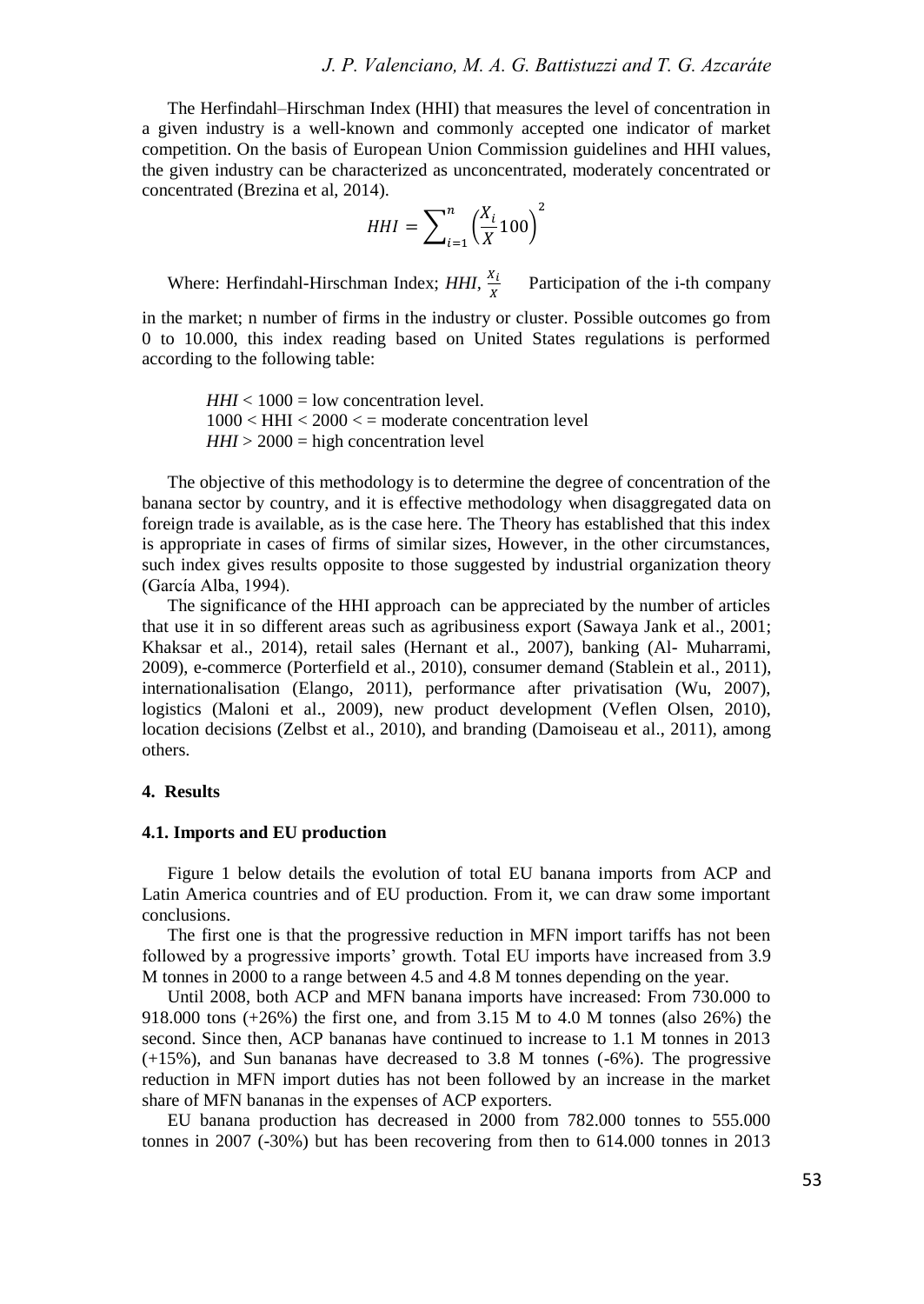(+11%). It seems that the new regime has proved to be more effectively supportive of EU producers than the previous.



**Source:** Own elaboration, based on data Comext EuroStat

#### **Figure 1. Banana Supply**

Not all MFN countries have registered a parallel evolution. Beneficiaries are Colombia (+ 430.000 tonnes from 2000 to 2013 (+59%), and Ecuador (230.000,  $+22\%$ ). On the other side, Panama is the biggest loser ( $-240.000$  tons,  $56\%$ ).

Similar disparities are observed amongst the ACP countries. The main beneficiary is the Dominican Republic (+ 263.000 tonnes or 440 %), today the first ACP exporter to the EU. The traditional exporters (Ivory Coast and Cameroon) are more or less stable. Other ACP exporters such as Belize, Suriname and Ghana are also on a positive move. The decline of the Windward Islands started well before 2006. "Since 1992, more than 20,000 of 25,000 farmers have gone out of the business." (Fairtrade, 2009).

## **4. 2. Prices**

The issue of the price transmission between agricultural markets and consumers' prices has been deeply analysed by agricultural economists. Amongst the most recent papers, we can quote Brummer et al. (2013); Assefa et al. (2014) or Garcia-German et al. (2014). In the fruit and vegetable sector, Santeramo (2015) has looked to the tomatoes and cauliflowers markets. We are not aware of any, theoretical or empirical, study related to the bananas markets.

| Reference     | Origin      | 1995-2000       | 2001-2006       | 2007-2012       |  |
|---------------|-------------|-----------------|-----------------|-----------------|--|
|               | <b>ACP</b>  | <b>EUR 0,82</b> | <b>EUR 0,85</b> | EUR 0.93        |  |
| Average price | Dollar      | <b>EUR 0,92</b> | <b>EUR 0,94</b> | <b>EUR 1,03</b> |  |
|               | EC/intra EU | EUR 0,75        | EUR 0,79        | <b>EUR 0,92</b> |  |
|               | ACP         | $-0.2\%$        | $0.8 \%$        | $-0.7%$         |  |
| Annual trend  | Dollar      | $-0.5\%$        | $0.0\%$         | 0.9%            |  |
|               | EC/intra EU | $-2.4%$         | 4.1 %           | $1.6\%$         |  |
|               | <b>ACP</b>  | <b>EUR 0.47</b> | <b>EUR 0.49</b> | EUR 0.43        |  |
| Gap<br>(max-  | Dollar      | EUR 0,35        | EUR 0,35        | <b>EUR 0,28</b> |  |
|               | EC/intra EU | <b>EUR 0.36</b> | EUR 0.33        | <b>EUR 0,37</b> |  |

**Table 1. EU 27: Summary of Changes in Wholesale Prices**

**Source:** Own elaboration, based on Eurostat data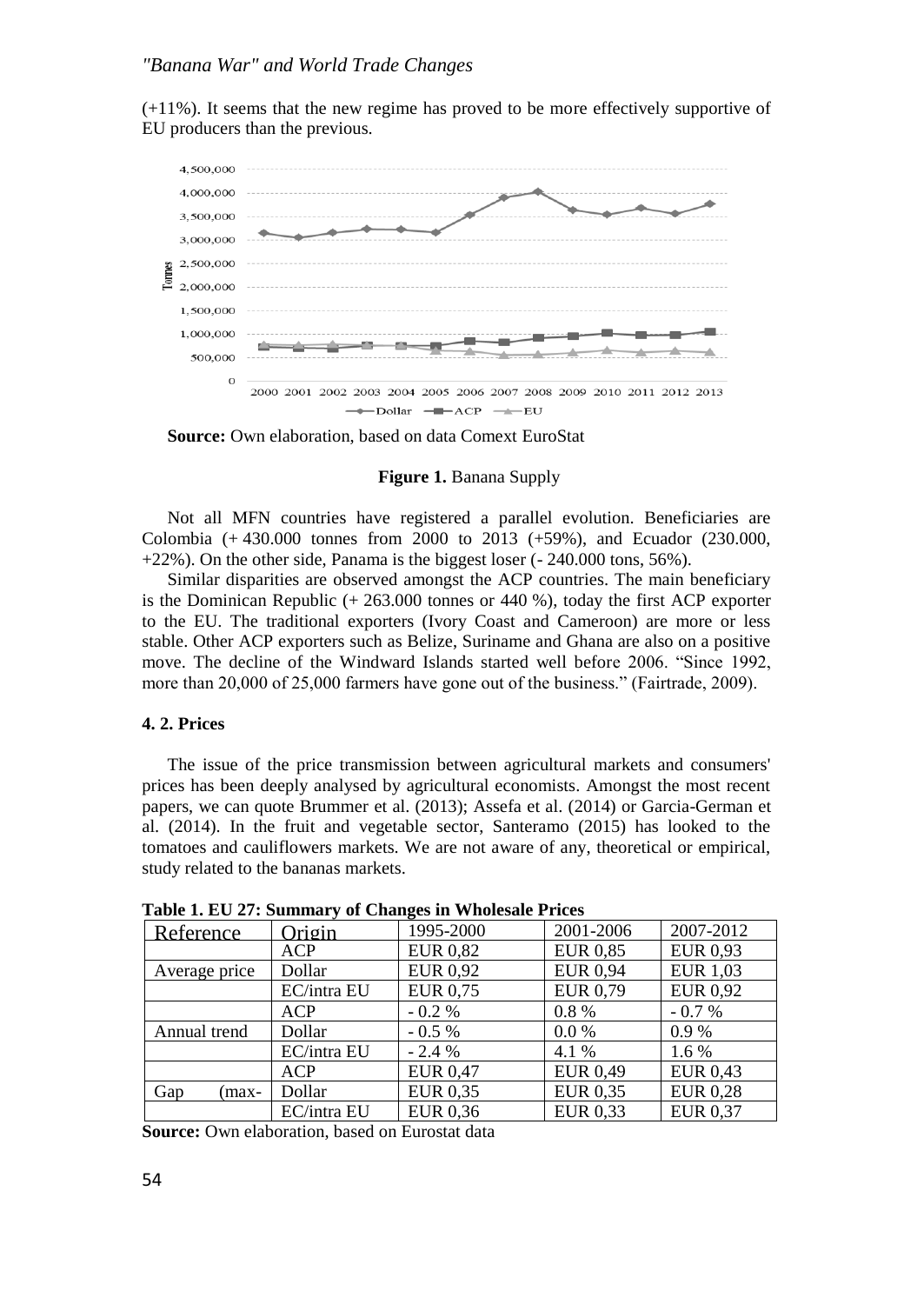From 1993, when the European Common Market Organisation (ECMO) was established, until 2001 prices have decreased, more dramatically for European bananas. This movement is related to the way the ECMO was acting: The more EU and ACP bananas you traded in the European market (irrespectively of their price or quality), the more licence you got to import dollar bananas.

 This perverse effect stopped with the change later introduced in the ECMO. First, prices started to stabilise or even increase, more for the EU than for the dollar bananas and for the ACP bananas. The decrease in EU production also contributed to explaining this trend.

### **4.3. Market Structure**

According to FAO (2014), the international structure of the banana trade is changing, mainly due to the transformation of the global supply chain management: supermarkets in the US and Europe are the main actors, whereas in the nineties the market was controlled by Chiquita, Dole and Del Monte. Nowadays, the producers are taking advantage of being involved in the banana market, but need to have information and support from the producers' organisations. Our research got evidence that the "banana war" prompted these changes towards less trade economic concentration.

Looking for further explanations, this article has been focused on two main exporting countries - Ecuador and Colombia - and on the Dominican Republic, an ACP country. Obviously, other countries such Brazil, Peru, Colombia, Ivory Coast or Cameroon could deserve specific analysis.

#### **4.3.1. Ecuador**

This country is the most important exporter and has diversified export markets. Europe is the first client (40%), followed by Russia (24%); North-America (18%), Latin America (7%); Middle East (6%); Africa (4%) and Asia (2%).

It is a strong and competitive exporter (Anania, 2011) but has a comparative disadvantage compared to other major providers of dollar bananas which are closer to major markets since they do not have to cross the expensive Panama Canal to reach the Atlantic Ocean (Bright 2012). Therefore, it will always be a buffer supplier to the EU. In addition, as a relative newcomer, it had limited access to the EU import licences in the old trade regime. This is why Ecuadorian traders (Noboa in particular) have been so proactive in diversifying the markets.

| Detail        | 2005  | 2006  | 2007  | 2008  | 2009  | 2010  | 2011  | 2012  |  |  |
|---------------|-------|-------|-------|-------|-------|-------|-------|-------|--|--|
| <b>HHI</b>    |       |       |       |       |       |       |       |       |  |  |
| - EU export   | 1.190 | 1.046 | 996   | 949   | 873   | 897   | 710   | 533   |  |  |
| - USA export  | 2.716 | 2.972 | 2.585 | 2.154 | 1.457 | 1.331 | 1.262 | 1.484 |  |  |
| - all markets | 1.289 | 1.153 | 1.048 | 912   | 752   | 484   | 384   | 354   |  |  |
| Companies     |       |       |       |       |       |       |       |       |  |  |
| EU export     | 61    | 61    | 69    | 76    | 88    | 111   | 142   | 169   |  |  |
| <b>USA</b>    | 62    | 77    | 77    | 77    | 77    | 95    | 100   | 109   |  |  |
| all markets   | 127   | 147   | 163   | 178   | 198   | 216   | 233   | 257   |  |  |

**Table 2: Ecuador Banana Export Structure Evolution (2005-2012)**

**Source:** Own'élaboration, based on data of national customs service of Ecuador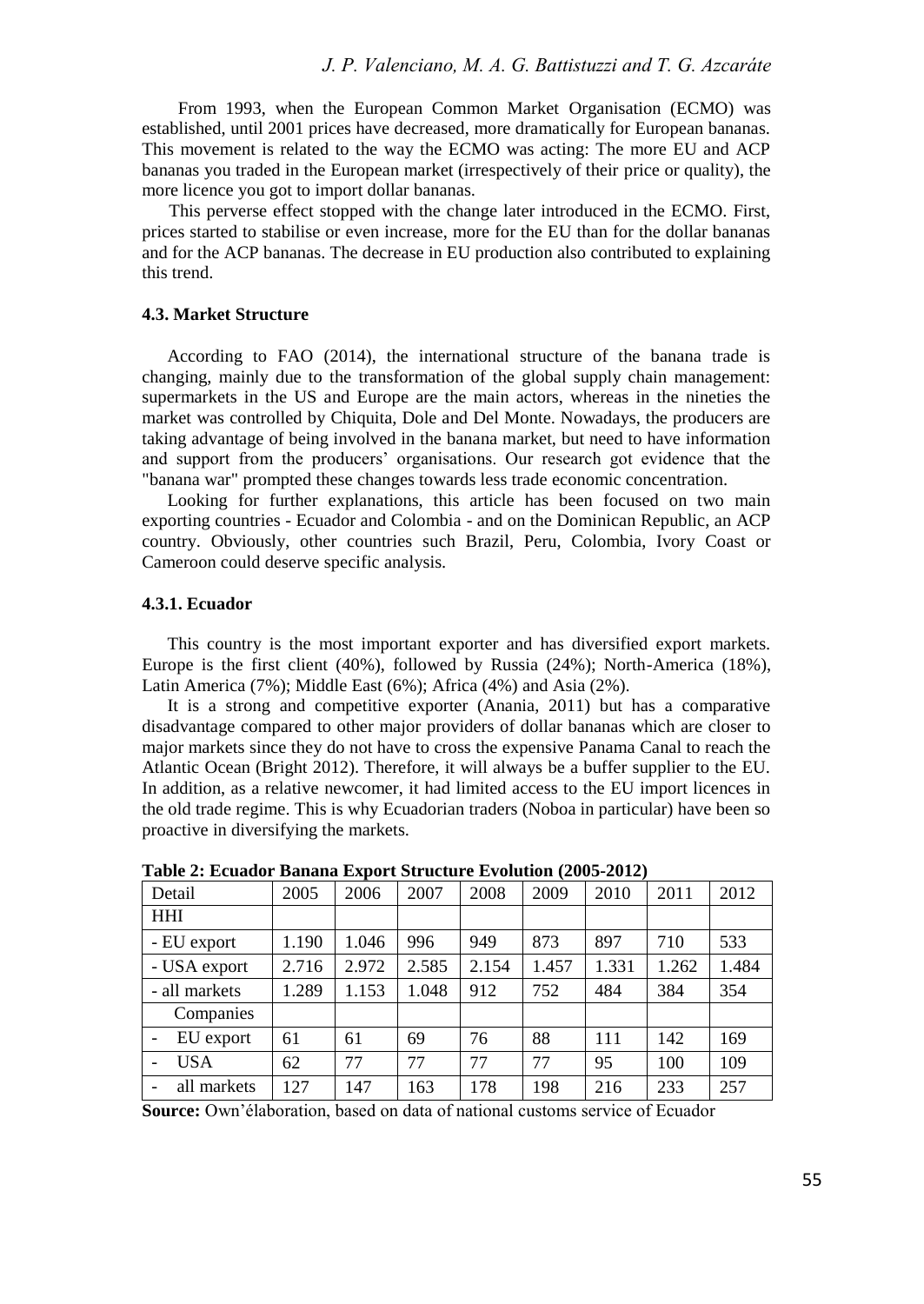Between 2005 and 2012, the sales concentration (measured by the HHI approach) to the EU moved from "moderate" (1.190) to "low" (533) and for the US from 'high "(2.716) to "moderate" (1.484). The number of exporting companies increased by 202 %, 278 % for the EU, but "only" 175 % in the US (Table 2). As far as importers of Ecuadorian bananas are concerned, market concentration moves down from 2010 to 2012 to "low" (759) in the EU case but still high (2.753) in the US. The importing companies' increase has been even more significant in the US than in the EU.

### **4.3.2. Colombia**

Colombia exports to the European Union have surged and represent 39 % of its total banana exports (mainly to United Kingdom, Belgium, Germany and Italy), followed by North-America (29 %).

Export trade is highly concentrated both in the US and in the EU. Producers in the main producing region have created a big company called "Union of Banana of Uraba' which contributes to 43 % of total exports. Other important exporting companies are Banacol (17,6%), United Banana Santa Marta (9 %), Technical Baltime of Colombia (8,6%), Banafrut (6,4%) and others (5,2%).

The "Union of Banana of Uraba" was created in 1966 and started exporting in 1969 when United Brand (today Dole) decreased its buying price. In 1970, it developed their own brand, "Turbana", in particular for the US market. In 1975, they started a strategic alliance with Walleman & TAs (today Fyffes) for the European markets. They have their own shipping company (Isabella Shipping) which was a real comparative advantage when the EU quota management was based on the 'first come, first served' principle.

For the same reason, the market concentration is still high amongst the importers, both in the US and in Europe.

#### **4.3.3. The Dominican Republic case**

This is an ACP success story which can be summarised in one single word, organic that represented in 2011 more than 55% of total exports. The major markets are the United Kingdom (48%); Spain (11%); Germany (9%) and France (7%).

There are more than 1.500 small producers located in the provinces of Azua, Valverde and Montecristi. Trade is highly concentrated, with 2 major companies: Savid group (56% in 2012) and "Plantations" (29%). The third one is a producers' organisation, Banamiel, with more than 300 members (10%).

European demand for organic bananas is expected to increase 20% per annum over the coming 5 years (Agritrade, 2013). In the UK, their first market, the "banana pricing war" has exerted downward price pressure on suppliers. As said by Fairtrade (2009), "Bananas occupy a unique position in the shopping basket of the British consumers. After petrol and national lottery tickets they are the third most valuable of all products sold by the major supermarkets".

### **4. 4. Export Versus Consumer Prices**

Figure 2, related to Ecuador exports, highlights the impact changes in the international trade structure: FOB export price increased; transport cost decreased and the commercial gap (difference between export and consumer prices) diminished.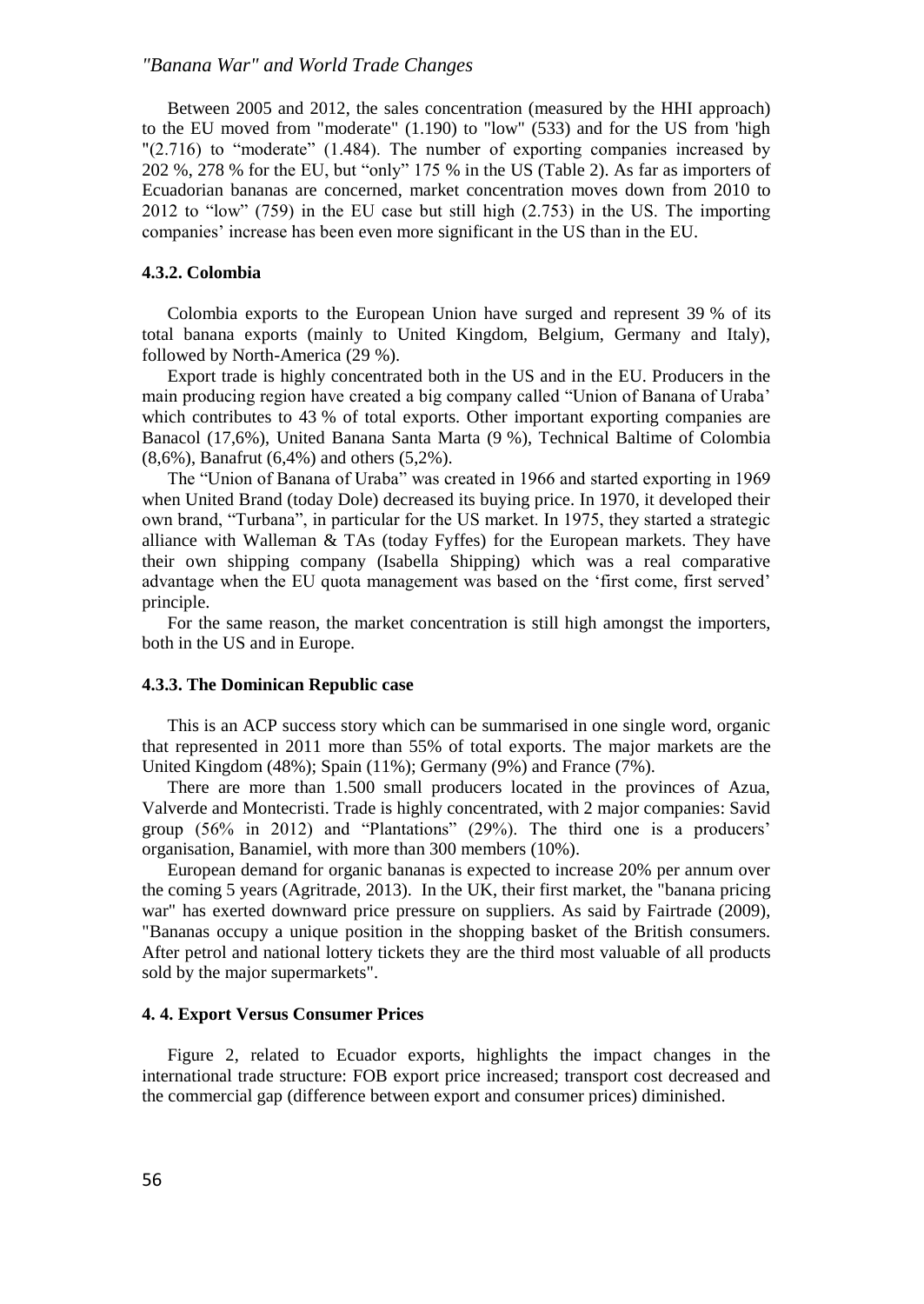

**Source**: Own elaboration, based fp7 data from Customs Ecuador and Eurostat

**Figure 2: Ecuador of Banana and Consumer Prices in Europe**

At the same time, European consumers benefited from a lower price due to oversupply of banana in the market.



**Source:** Own elaboration, based on data USDA, berichte.bmelv-statistik (Germany); bdm.insee (France); Fyffes/Trimetric (UK); CSO/GFK (Italy) and Magrama Panel (Spain)

#### **Figure 3: Consumer Price by Trade Region**

These results cannot be understood without taking into account 2 technological changes that took place during the period and have contributed to transforming market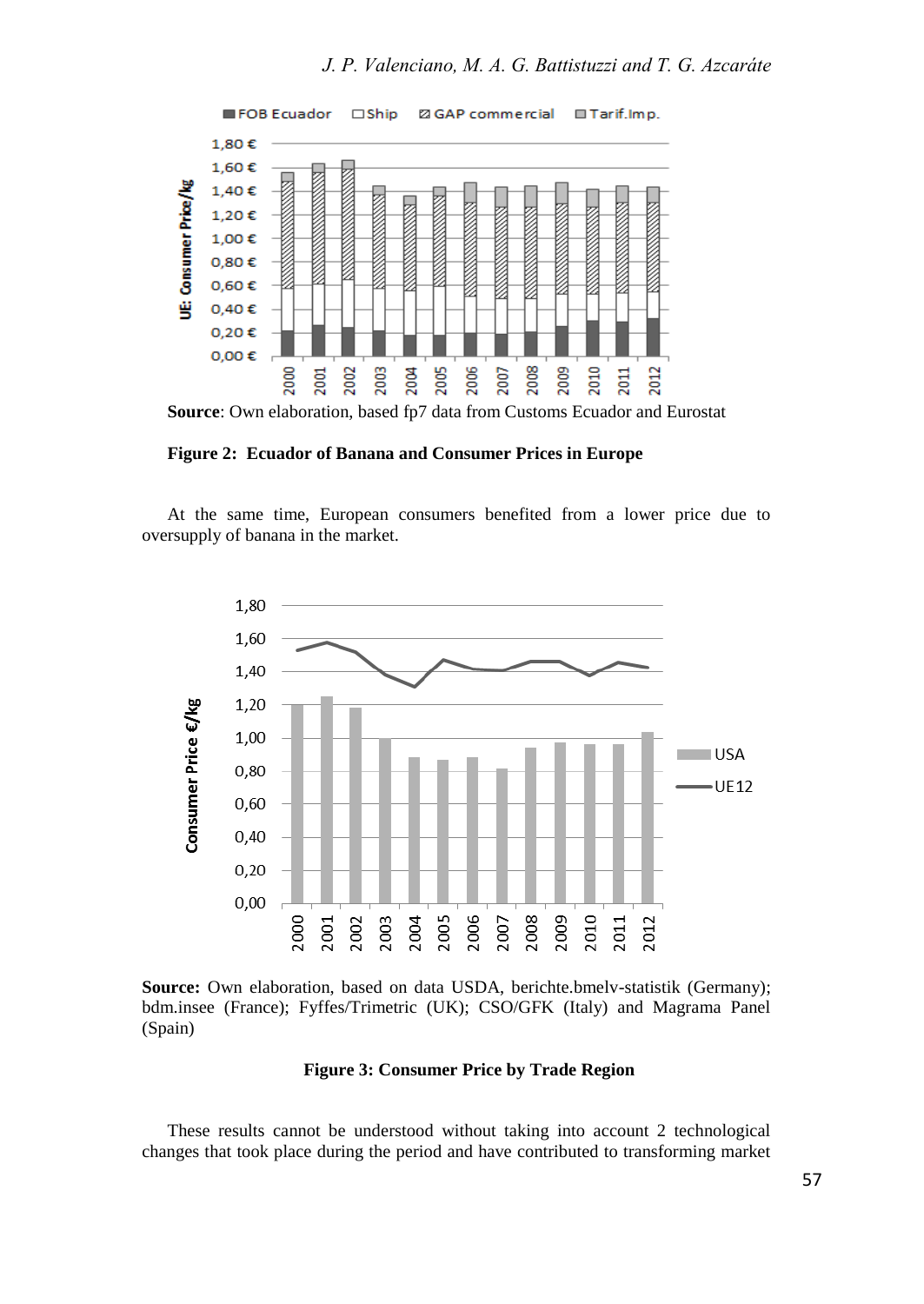opportunities into economic realities. The internet is the first one and has reduced sunk costs, a particularly relevant issue for developing country's exporters (Freund and Weinhold, 2000; Clarke and Wallsten, 2006). The second one is the increasing trade containerisation which has not only stimulated international trade, but has also allowed small and medium exporters from developing countries to have full access to maritime transport (Hummels, 2007; Novo-Corti and Gonzalez-Laxe, 2009; Bernhofen, El-Sahli and Kneller, 2013). This is valid both for the EU and US market.

But a third factor intervenes in the EU case: the successive change in EU import rules allowing now free imports without any limitation or administrative requirement, which have reduced the comparative advantage of the traditional big trading companies. The global result is a decrease of their market share.

### **4.5. Discussion**

Reality has not been smart enough to follow what the ex-ante analysis had predicted, been Read (2001) a partial exception: EU imports from the MFN have not increased and ACP exports have not collapsed.

The EU had to transform its border protection into "tariff only" a legal regime that increased market competition, promoted a quick structural adaptation and lowered prices for European consumers.

The challenge for ex post assessments is to find a way to distinguish and separate the different factors' effects on observed market developments. The preferential access granted to the ACP by the European Partnership Agreements is one of the main factors (Anania, 2011). In addition, the EU agreements signed with Central American countries and Colombia (Anania, 2010) had also implications for the banana markets. It is therefore a difficult task, but the findings and conclusions, based on recent available data on trade and market structure, are strong enough to be considered and discussed.

In order to address this issue, this research was concentrated in three countries which have followed completely different, but successful until now, approaches. Ecuador diversified its markets and developed private multinational companies; Colombia consolidated a major producer' organisation, a common brand and concentrated its sales in the few but relevant markets such as Germany and the UK; the Dominican Republic developed its organic production.

Technological changes had also consequences: trade "containerization" decreased transportation costs and allowed the development of some active small and medium companies, both importers and exporters acting in the international trade; Internet adoption had reduced 'sunk costs', which are particularly relevant for exporters in developing countries.

The EU "only tariff" not removed a major administrative barrier to trade. Nowadays there are more exporting and importing companies acting in the EU; market concentration decreased and competition increased. A more efficient and competitive supply chain helps the EU consumers and the third country's exporters (Agritrade, 2012). It enhanced the growing influence of supermarkets (Loeillet, 2012). Retailers were able to buy bananas directly from producers; the focus shifted away from valueadded and brand building campaigns towards cost reduction strategies (Bright, 2012).

Finally, it seems that the global package composed by the equivalent tariff for MFN countries; a reshuffled the EU support to EU producers and the European Partnership Agreements with the ACP countries has been balanced and has delivered what was expected: a smooth and progressive opening of the European market which does not harm any major player significantly. This "impossible mission" (Guyomard et al., 2006) has been delivered successfully.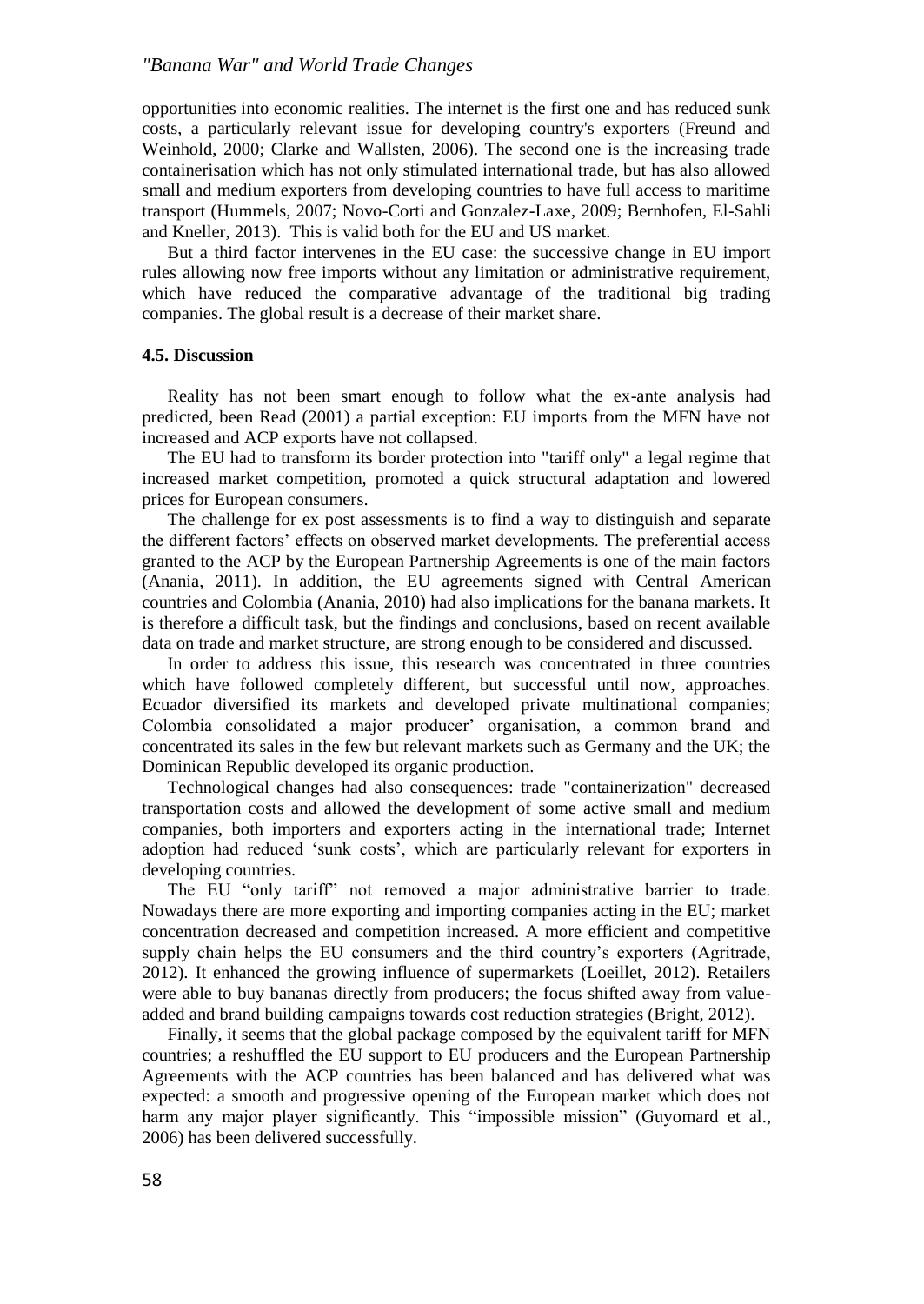These results release a new question/issue: Is this evolution sustainable in a medium/long-term perspective? The increasing power of the supermarkets and the banana position in the shopping basket, show its vulnerability in the price-cutting battle between supermarkets (Fairtrade, 2009). Complaints emerged in 2012, stating that the costs of complying with stricter standards were not being covered by the prices paid to producers (Agritrade, 2013). This is particularly true in the UK market, the main EU market for organic and fair-trade banana, but also in other markets where competition among retailers is more severe.

#### **5. Concluding Remarks**

This research analysed the trade development between the EU and the main banana providers. Ex-ante analysis on the expected impact of the adoption of the EU "only tariff" focused on the main groups of exporters, either MFN and ACP countries. The mainstream thinking expected a significant increase of the MFN country's exports at the expenses of the ACP.

But reality is more complex, as is shown six years later. Some MFN countries (in particular Colombia, Ecuador and Peru) behaved well as also did the Dominican Republic, an ACP provider. Other ACP countries (such as the Windward Islands) did not revert until now the declining trend observed for years.

Competition increased both at the export and import sides. Transport and logistic costs significantly decreased. European consumers, but also developing country's exporters, took advantage of the quota rent disappearance.

The power of the banana food chain moved away from the "big five": Chiquita (formally United Fruit Company); Dole Fruit Company (formally Standard Fruit Company), Del Monte, Fyffes and Noboa Chiquita), the key players in the "banana war". Robert Reid (2001) was the only one who anticipated this evolution. The recent moves around Chiquita confirm fully our conclusions.

Ex-ante analysis are useful, but unable to fully catch the dynamic changes which happened that radical change in the EU regulation. This conclusion can be useful when analysing the possible consequences of other important moves, such as those which would be induced by a TTIP agreement. In addition, technological changes are creating new opportunities and have clear impacts on the final results.

A last comment related to disposable data: Current and available data are not enough to understand and catch the current changes happening. In the absence of detailed information related to countries such as Ecuador and Colombia, it is hard to understand the changes scale in the banana trade market.

## **Acknowledgements**

We would like specially to thank Mary Brown, who did her best to translate our Spanish/English to English. Obviously, we are responsible for all the remaining mistakes.

#### **References**

Agritrade (2010). *Banana Trade Issues for the ACP Executive Bref: Update*: Agritrade (2012). *Banana sector. Executive brief: Update* Agritrade (2013) *Banana sector. Executive brief: update*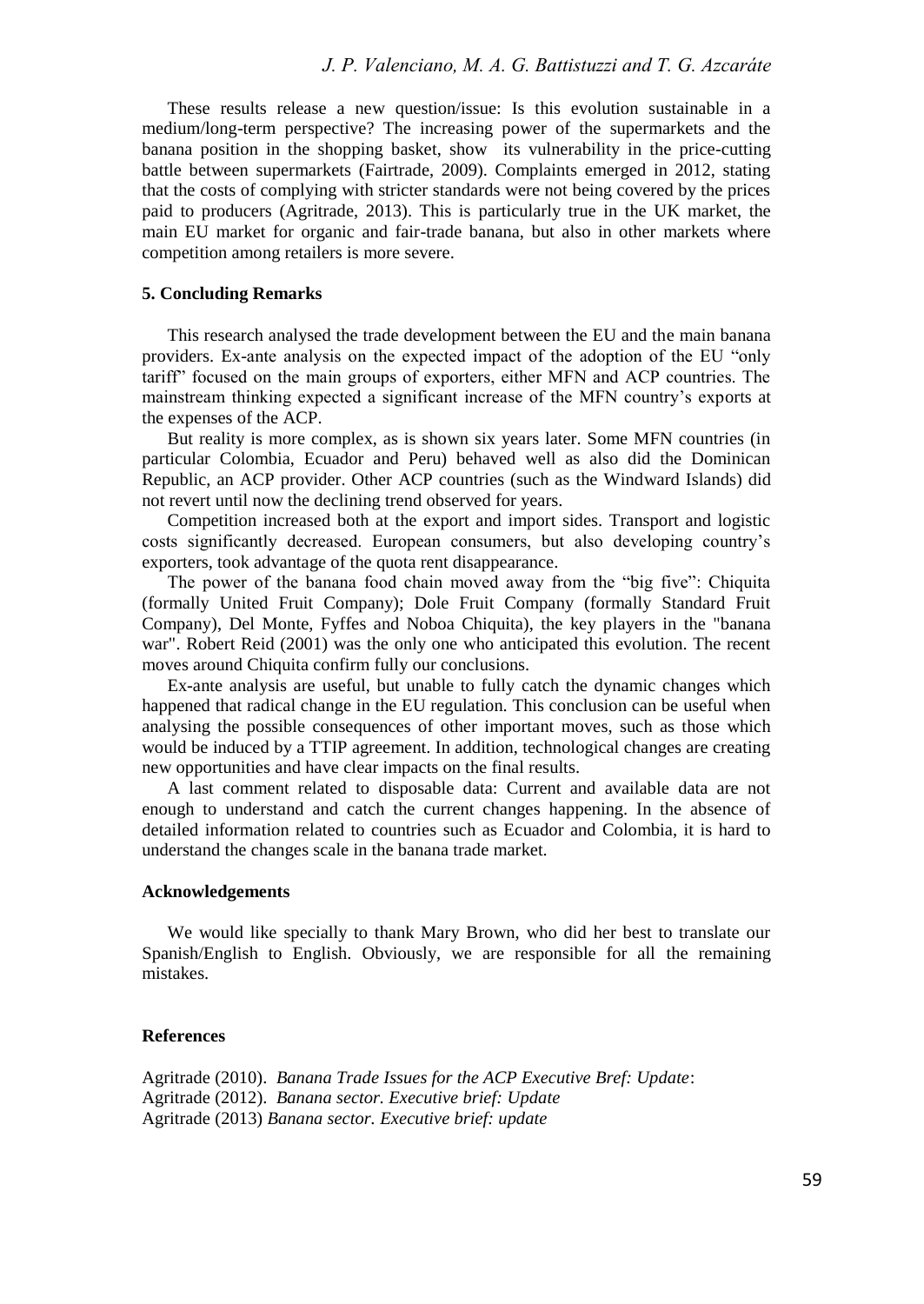- Al-Muharrami, S. (2009): The competition and market structure in the Saudi Arabia banking. *Journal of Economic Studies,* 36 (5), 446-460.
- Anania, G. (2009).How would a WTO agreement on bananas affect exporting and developing countries? *ICTSD paper*
- Anania, G. (2010) The implications for bananas of the recent trade agreements between the EU and Andean and Central American countries**.** *Policy brief n°5 ICTSD.*
- Anania, G. (2011). Implications of trade policy changes for the competiveness of Ecuadorian banana exports to the EU market. *Issue paper n°10*. ICTSD
- Assefa, T. T., Meuwissen, M. P.M., & Oude lansink, A.G.J.M. (2015). Price Volatility Transmission in Food Supply Chains: A Literature Review *Agribusiness,* 31/1
- [Brezina,](http://link.springer.com/search?facet-creator=) I, [Pekár,](http://link.springer.com/search?facet-creator=) J., [Čičková,](http://link.springer.com/search?facet-creator=) Z., & [Reiff,](http://link.springer.com/search?facet-creator=) M. (2014). Herfindahl–Hirschman index level of concentration values modification and analysis of their change. *[Central](http://link.springer.com/journal/10100)  [European Journal of Operations Research](http://link.springer.com/journal/10100)*, april.
- Bernhofen, D., El-Sahli, Z., & Kneller, R. (2013). Estimating the effects of the container revolution on world trade. *CESifo Working paper: Trade Policy* n°4136, 158-179.
- Borell, B. (1997). Policy-making in the EU: the bananarama story, the WTO and policy transparency. *Australian Journal of Agricultural and Resource Economics 41(2),* 263–276.
- Bright, R. (2012). *The refeer revolution and its impact on the banana trade. Contribution to the World Banana Forum.*
- Brummer, B., Korn, O., Schlûßler, K., Jamali Jaghdani, T., & Saucedo, A. (2013). Volatility in the after crisis period: a literature review of recent empirical research. *Ulysses working paper n°1.*
- Bucheli, M (2005). Bananas and Business. *The United Fruit company in Colombia*, 1899-2000. New York-London, New York University Press, 2005, 252 pp.
- Cardamone, P. (2011). The effect of preferential trade agreements on monthly fruit exports to the European Union. *European Review of Agricultural Economics, 38(4), 553-586*.
- Cioffi, A., & dell'Aquila, C. (2004). The effects of trade policies for fresh fruit and vegetables of the European Union. *Food Policy, 29(2), 169-185*.
- Cioffi, A., Santeramo, F. G., & Vitale, C. D. (2011). The price stabilization effects of the EU entry price scheme for fruit and vegetables*. Agricultural Economics, 42(3), 405-418.*
- Clarke, G.R.G., & Wallsten, S.J. (2006). Has the internet increased trade? Developed and developing countries evidence. *Economic Inquiry,* 44 (3), 465-484.
- Damoiseau, Y., Black, W.C. & Raggio, R.D. (2011). Brand creation vs acquisition in portfolio expansion strategy. *Journal of Product & Brand Management,* 20/4, 268– 281.
- Elango, B. (2011). Does market context impact payoffs to Internationalization? *European Business Review,* 23 (5), 434-453.
- Emlinger, C., Jacquet , F., & Chevassus Lozza, E. (2008). Tariffs and other trade costs: assessing obstacles to Mediterranean countries' access to EU-15 fruit and vegetable markets *European Review of Agricultural Economics n° 35 (4*), 409-438.
- European Commission (2008). *Evaluation of the system of entry prices and export refunds in the fruit and vegetables sector.*
- European Union (2014). *Bananas other than plantains. The banana sector is integrated in the Common Organisation of Agricultural Markets*. European Commission. Agriculture and Rural Development.
- Fairtrade. (2009). Unpeeling the banana trade. *A Fairtrade Fondation Briefing Paper*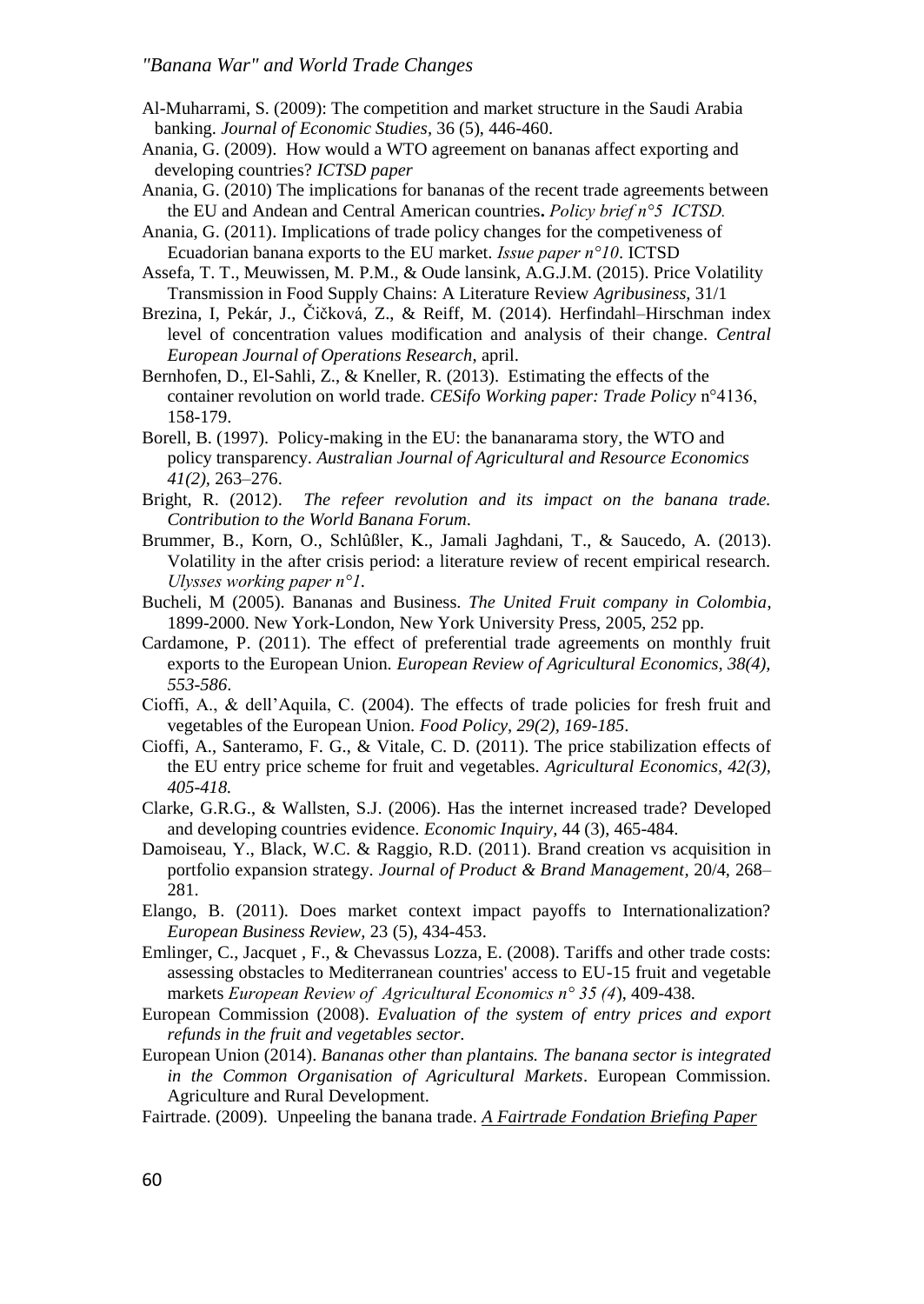- FAO. (2014). *The Changing Role of Multinational Companies in the Global Banana Trade*. Food and Agriculture Organization of the United Nations*.* Rome.
- Freund, C. & Weinhold, D. (2000). On the effect of the internet on international trade International *Finance Discussion papers* n°693 Board of Governors of the Federal Reserve System.
- García Alba Iduñate, P. (1994) . Un índice de dominación para el análisis de la estructura de los mercados. *[El Trimestre Económico](http://econpapers.repec.org/article/eltjournl/)*, LXI(3), (243), 499-524.
- Garcia-German, S., Garrido, A., & Bardaji, I. (2014). *Evaluating Transmission Prices between Global Agricultural Markets and Consumers' Food Price Indices in the EU.* In 2014 International Congress, August 26-29, 2014, Ljubljana, Slovenia (No. 183039). European Association of Agricultural Economists
- Gassama, I.J. (2002). Confronting globalisation: Lessons from the banana wars and the Seattle protest *Oregon Law Review. 81,* 707-737.
- Guyomard, H., Herrard, N., Laroche, C. & Le Mouel, Ch. (1997). L'Organisation commune de marché dans l'Union européenne : impact de la taille du contingent tarifaire appliqué aux bananes dollar et non traditionnelles *ACP Économie & prévision*, n°127, 15-32.
- Goetza, l, & Grethe, H. (2009). The EU entry price system for fresh fruits and vegetables – Paper tiger or powerful market barrier? *Food Policy, 34( 1)*
- Guyomard, H., Herrard, N., Laroche, C. & Le Mouel, Ch. (1997). L'organisation commune de marché dans l'Union européenne : impact de la taille du contingent tarifaire appliqué aux bananes dollar et non traditionnelles ACP *Économie & prévision, n°127*, 15-32*.*
- Guyomard, H. & Le Mouel, Ch. (2003). The New Banana Import regime in the European Union: a quantitative assessment. *The Estey Centre Journal of International Law and Trade Policy* 4(2), 143-161.
- Guyomard, H. Le Mouel, Ch. & Levert, F. (2006). The tariff-only import regime for bananas in the European Union: Setting the tariff at right level is impossible mission. *Invited paper prepared for presentation at the International Association of Agricultural Economists Conference, Gold Coast,* Australia, August, 12-18..
- Hernant, M., Andersson, T. & Hilmola, O.P. (2007). Managing retail chain profitability based on local competitive conditions: preliminary analysis. *International Journal of Retail & Distribution Management* Vol. 35 No. 11, 912-935.
- Hummels, D. (2007). Transportation costs and international trade in the second area of globalization. *Journal of Economic Perspectives.* 21 (3), 131-154.
- Josling T.E. (2003). Bananas and the WTO: Testing the New Dispute Settlement Process. In Josling T.E. and Taylor T.G. (ed.), *Banana Wars: The Anatomy of a Trade Dispute,* Wallingford, *CABI Publishing*, 169-194.
- Kasteele, A. (1998).*The Banana Chain: The Macroeconomics of the Banana Trade.*
- Khaksar Astaneh, H., Yaghoubi, M. & Kaleteharabi, V. (2014). Determining revealed comparative advantage and target markets for Iran's stone fruits J. *Agr.Sci.Tech,* 16, 253-264.
- Loeillet, D. (2012). *The international banana market. From one world to the other Contribution to the World Banana Forum.* World Banana Forum — Working Group 02 — Second conference (Guayaquil, Ecuador, 28-29 February 2012).
- Maloni, M.J, Carter, C.R. & Carr, A.S. (2009). Assessing logistics maturation through author concentration. *International Journal of Physical Distribution & Logistics Management,* 39(3), 250-268.
- Myers, G. (2004). *Banana Wars: The Price for Free Trade: For Caribbean Perspective* Zed Books, 191 pages.